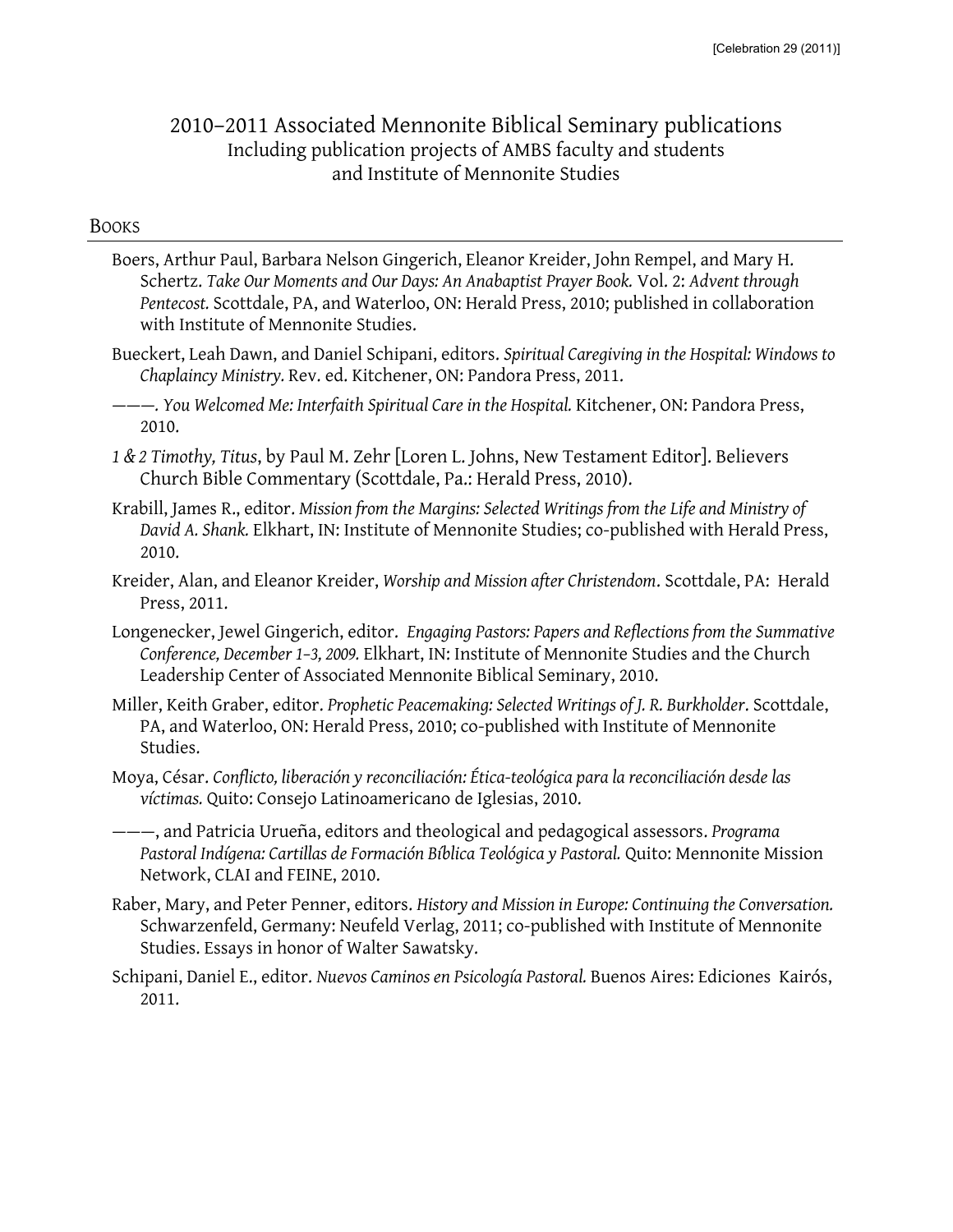#### STUDENT PAPERS AND PROJECTS

- Cramer, David. "Inheriting Yoder Faithfully: A Review of New Yoder Scholarship." *Mennonite Quarterly Review* 85 (2011): 133–46.
- Eaton, Matthew. "A Brief History of the Missionary Church's Official Doctrinal Statement on War and Peace." In *Reflections: A Publication of the Missionary Church Historical Society* 12.2.1 (Spring and Fall 2010): 47–53.
- Hollis, Jamie Lynn. "Ecumenism: Moving toward a Multi-Faceted Global Conversation. Mission and Unity: Ecclesiology and Mission." In *Edinburgh 2010 Youth Perspectives,* edited by Kirk Sandvig, 87–102. Pasadena CA: William Carey International University Press, 2010.
- Thompson, Sarah. "Ghanaian Mennonite Church Identity and African Independent Church Reality." *Mission Focus: Annual Review* 18 (2010): 27–58.

## JOURNALS

- *Mission Focus: Annual Review* 18 (2010) [appeared in February 2011]. Edited by Walter Sawatsky, published by Mission Studies Center of AMBS.
- *Religion in Eastern Europe* 30, no. 2 (May 2010); 30, no. 3 (August 2010); 30, no. 4 (November 2010); 31, no. 1 (February 2011). Edited by Walter Sawatsky and Paul Mojzes, sponsored by Christians Associated for Relations with Eastern Europe, produced and distributed from AMBS.
- *Vision: A Journal for Church and Theology* 11, no. 2 (Fall 2010). Edited by Mary H. Schertz. Copublished with Institute for Theology and the Church (Canadian Mennonite University). Theme: Teaching the Bible in the Congregation.
- *Vision: A Journal for Church and Theology* 12, no. 1 (Spring 2011). Edited by Gordon Matties. Copublished with Institute for Theology and the Church (Canadian Mennonite University). Theme: Idolatry.

### ARTICLES AND ESSAYS

- Johns, Loren. "Faith and Historical Pursuits in Teaching." *Conrad Grebel Review* 28, no. 1 (Spring 2010) [appeared Fall 2010]; issue on "Teaching the Bible."
- ———. "Was 'Canon' Ever God's Will? Applying Set Theory to Canonization in the Early Church." In *Jewish and Christian Scriptures: The Function of "Canonical" and "Non-Canonical" Religious Texts*, edited by James H. Charlesworth and Lee M. McDonald, 41–45. Jewish and Christian Texts in Contexts and Related Studies, no. 6 (New York: T & T Clark, 2010).
- ———. "Unity and Diversity in the Canon: Implications for the Church." In *Vision: A Journal for Church and Theology* 11, no. 1 (Spring 2010): 74–83.
- Koontz, Theodore J. "Pacifism and the Responsibility to Protect: MCC and Just Policing." In *A Table of Sharing: Mennonite Central Committee and the Expanding Networks of Mennonite Identity,* edited by Alain Epp Weaver (Telford, PA: Cascadia Publishing House, 2011), 375–96.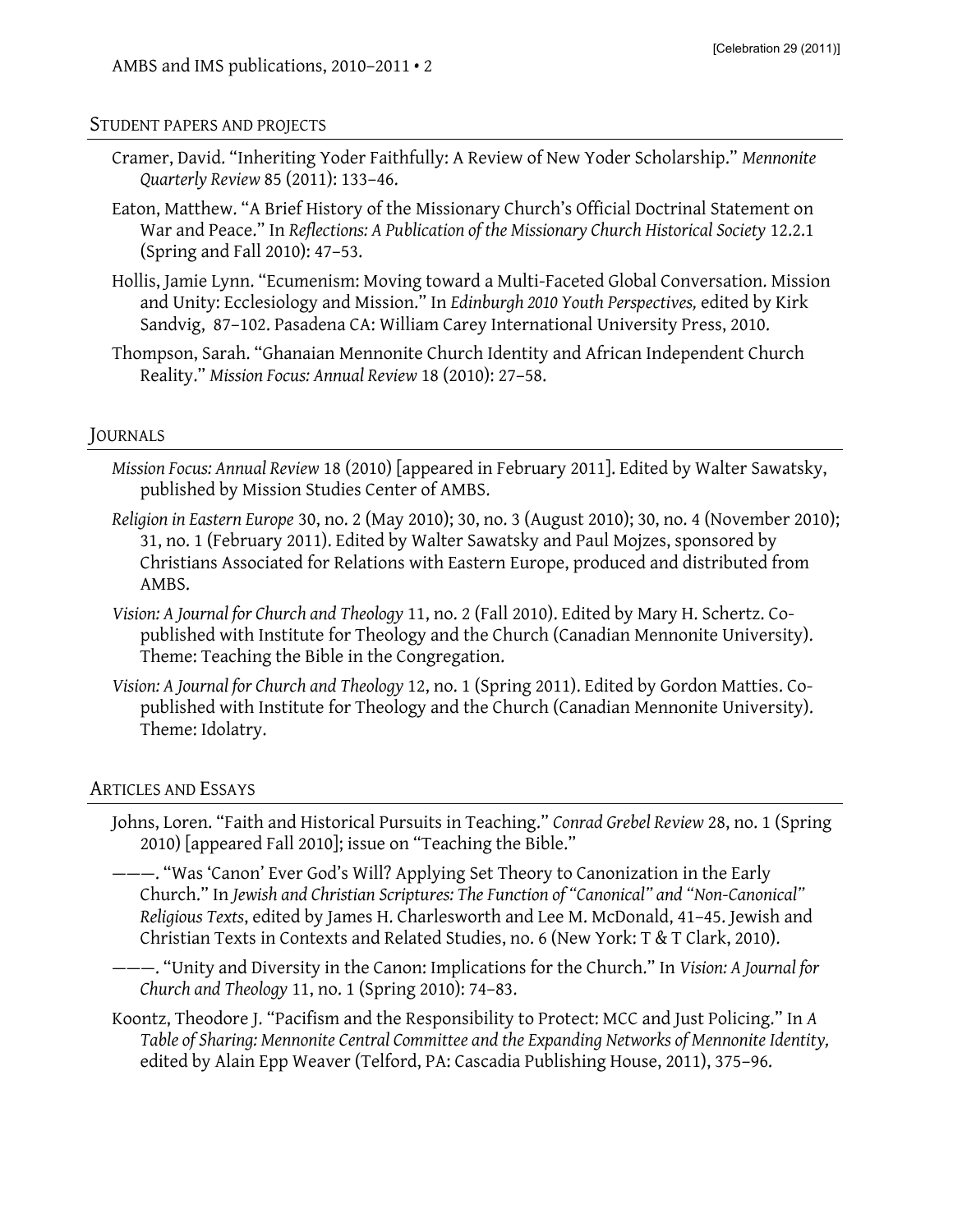Kreider, Alan. "Revisioning Identity: Mennonite Reflections on Narrative." In *Questions of Identity: Studies in Honour of Brian Haymes,* ed. Anthony R. Cross and Ruth Gouldbourne. Oxford: Regent's Park College, 2011, 207–38.

———. "From Mennonite to Anabaptist: Mennonite Witness in England since 1974." In *History and Mission in Europe: Continuing the Conversation,* ed. Mary Raber and Peter F. Penner. Schwarzenfeld, Germany: Neufeld Verlag, 2011, 237-260.

Moya, César. "Ecclesiologies from the Latin American Context–Ecclesiologies of Resistance." *Mission Focus: Annual Review* 18 (2010): 59-69.

———. "Entre higueras y palomas: Un estudio de Marcos 11:15–19 en perspectiva ecológica." *Revista de Interpretación Bíblica Latinoamericana (RIBLA)* 64 (2011): 110–30

———. "Teología práctica desde la base. El encuentro de las iglesias históricas de paz en Santo Domingo." *Asociación Menonita Latinoamericana de Comunicaciones-AMLAC*, December 15, 2010.

Rempel, John. "Critically Appropriating Tradition: Pilgram Marpeck's Experiments in Corrective Theologizing." *Mennonite Quarterly Review* 85, no. 1 (January 2011): 59–76.

Saner, Eileen K. "The Anti-Racism Journey at Associated Mennonite Biblical Seminary." In *Summary of Proceedings, Sixty-fourth Annual Conference of the American Theological Library Association, Louisville, KY, June 16–10, 2010,* 132–38*.* Chicago: American Theological Library Association, 2010.

Sawatsky, Walter. "Reflections on the Urgency of Theological Education in the Former Soviet Union—After 20 Years. *Religion in Eastern Europe* 30, no. 2 (May 2010): 20–26.

———. "Changing Mentalities: Inter-Relationships between Mennonites and Slavic Evangelicals in Siberia and Central Asia." *Journal of Mennonite Studies* 29 (2011).

Schertz, Mary. "Now It's Personal: Reclaiming a Relationship with Jesus." *Christian Century,*  January 25, 2011, 10–11.

———. "Living by the Word." *Christian Century,* November 16, 2010, 20–21.

———. Bible insight writer for "Sharing the Message of Jesus: Stories from Luke and Acts." *GatherRound,* Brethren Press and Mennonite Publishing Network, teachers manuals for Junior Youth and Multiage.

———. Theological commentary on Ephesians 1:11–13 and 2 Timothy 4:6–8, 16–18. In *Feasting on the Word: Year C,* edited by Barbara Brown Taylor and David L. Bartlett. Louisville: Westminster John Knox Press, 2010.

## **LECTURESHIPS**

Johns, Loren. "When Pseudepigrapha Become Canonical: The Case of Mark 16:9–20 and John 7:53–8:11." Paper presented in the "Function of Apocryphal and Pseudepigraphal Texts in Early Judaism and Early Christianity Section," Society of Biblical Literature annual meeting, Atlanta, November 20, 2010.

———. "Do Mark 16:9–20 and John 7:53–8:11 Belong in Our Bibles? A Case Study in Scholarship Serving the Church." Inaugural Lecture Marking Promotion to Full Professor. Associated Mennonite Biblical Seminary, Elkhart, IN, November 15, 2010.